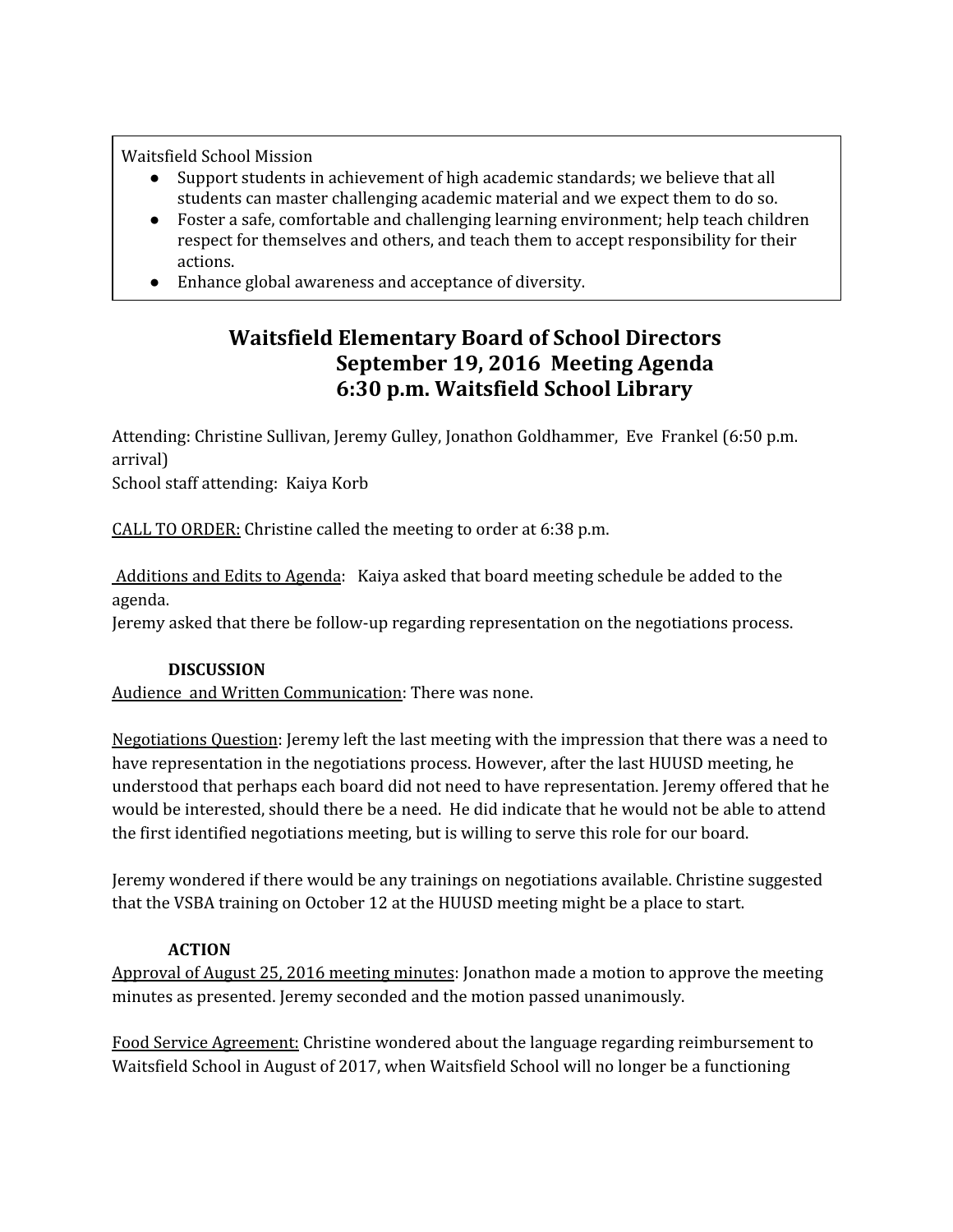entity. Kaiya will follow up on this question with Michelle Baker and bring a revised agreement back to the board.

Board Order: Jonathon moved the approval of warrant # 1036 in the amount of \$54,464.77. Christine seconded the motion; it passed unanimously.

Jonathon requested the acceptance for pre-approved warrant #1029 in the amount of \$13,078.41 . Christine seconded the motion and it passed unanimously.

Meeting Schedule: Kaiya queried regarding maintaining the established school board meeting schedule. Some other boards, such as Waterbury/Duxbury, have decreased the frequency of their meetings. We identified the following topics for further meetings: universal preschool, community counsels, sbac results, food service agreement.

If we feel a board meeting will be 30 minutes or less, Eve suggested we should consider a morning meeting..

The consensus was that as long as there are outstanding board items, we should continue to meet, but anticipate that there may be fewer meetings as the year progresses.

## **REPORTS**

Principal's Report: Kaiya shared updates from the beginning of the school year. The artist residency is beginning, working with Eddie Merma on constructing a playhive and Palo Coleman on building with bamboo. Both residencies are exploring building/construction as an art and will result in installments around the new path. There will be an opening ceremony for the new path at Open House.

Staff have been further exploring the SBAC results. Our first impression that perhaps there is a mismatch of curriculum and the standards assessed on the test, but after further exploration, we're not sure that is the case. We are continuing to examine the scores, keeping in mind that trending data is considered statistically significant only after 3 years (and we only have 2 years of data). A presentation regarding the SBAC scores will be made to the board later this fall.

HUUSD/ WWSU EC report: The group is meeting the 2nd and 4th Wednesdays, with the exception of November. There is a tentative schedule for fall work, including training for the budget process and roles and responsibilities. They will also be beginning the budgeting process soon. The HUUSD annual meeting will be held the Monday before town meeting in March 2017.

A few working sub-groups have been established including negotiations, communications, policy and facility.